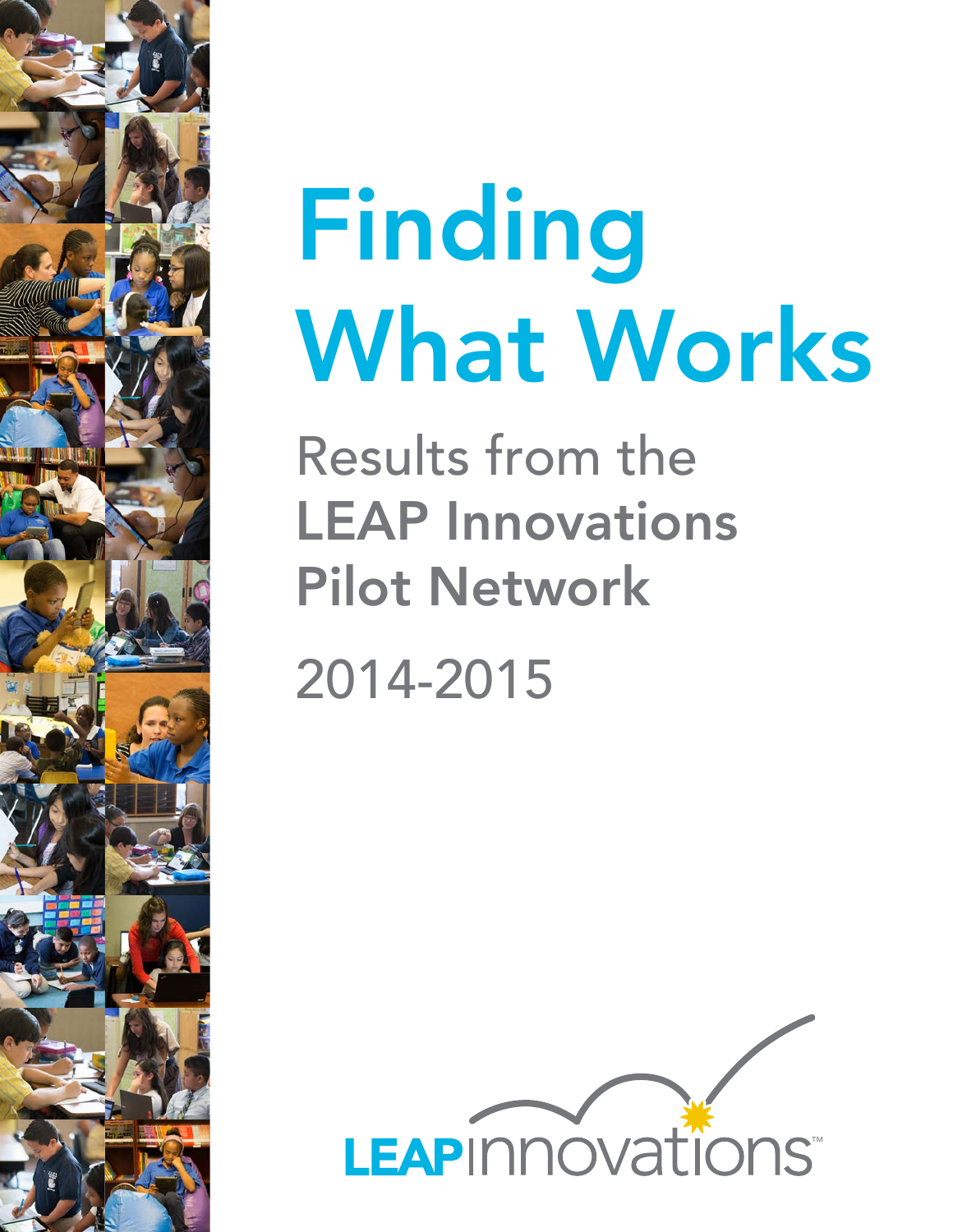

## INTRODUCTION

#### Finding What Works: The LEAP Innovations Approach

LEAP Innovations was founded on the premise that our outdated, one-size-fits-all education system isn't working. Instead, LEAP is driving toward a new paradigm, one that harnesses innovation – new teaching and learning approaches, along with technologies – to create a system that is tailored around each individual learner.

The need for this work is great. Right now, just 25 percent of high school students are graduating with the skills needed to succeed academically in college.<sup>1</sup> Here in Chicago, only 11 percent of Chicago Public Schools students test "college ready" as measured by the ACT.<sup>2</sup> Simply put, continuing to tweak a 19th century system will not be enough to prepare students for a 21st century world. Just 50 million Americans will be qualified for 123 million high-skilled jobs by 2020.3

Meanwhile, edtech is a rapidly growing, \$8 billion industry.<sup>4</sup> And educator demand for innovation in the classroom is high: a recent study from the Bill & Melinda Gates Foundation found that 93 percent of teachers use some sort of digital tool to help guide instruction. However, the same study found that  $67$  percent of these teachers are not fully satisfied with the data and tools available to them. $5$  Other pilot programs across the country focus on teacher and student satisfaction with products. However, given the depth and breadth of the edtech market and the explosive rate at which it's grown, there isn't enough empirical data yet on what is actually having the biggest positive impact on student success.

The LEAP Innovations Pilot Network was created to help address this lack of data. By identifying the most promising innovations, piloting these innovations with educators and students in the classroom, and evaluating the results, LEAP aims to share findings and scale what's working best.

In this brief, you will find LEAP's results and learnings from the 2014-2015 school year. LEAP's first round of pilots launched in the fall of 2014, focusing on literacy edtech tools with 15 schools across Chicago. The goal? To determine the best way to find, implement, and evaluate edtech tools and innovative teaching practices with schools, and to begin to understand which of these tools and practices have the potential to make the biggest difference in student achievement.

What was learned? A great deal, starting with how to best focus and evolve the LEAP piloting process, and how to inform the processes of other educators, organizations, and districts piloting around the country.

Pilot results also clearly show the potential positive impact of innovation in the classroom. For Pilot Network students in grades 3-8 who qualified for free or reduced price lunch, an approximate measure for poverty, the size of the impact on a leading national assessment equated to a 45 percent reduction in the achievement gap. This finding alone provides strong evidence for continuing LEAP's work alongside innovative educators and promising edtech companies.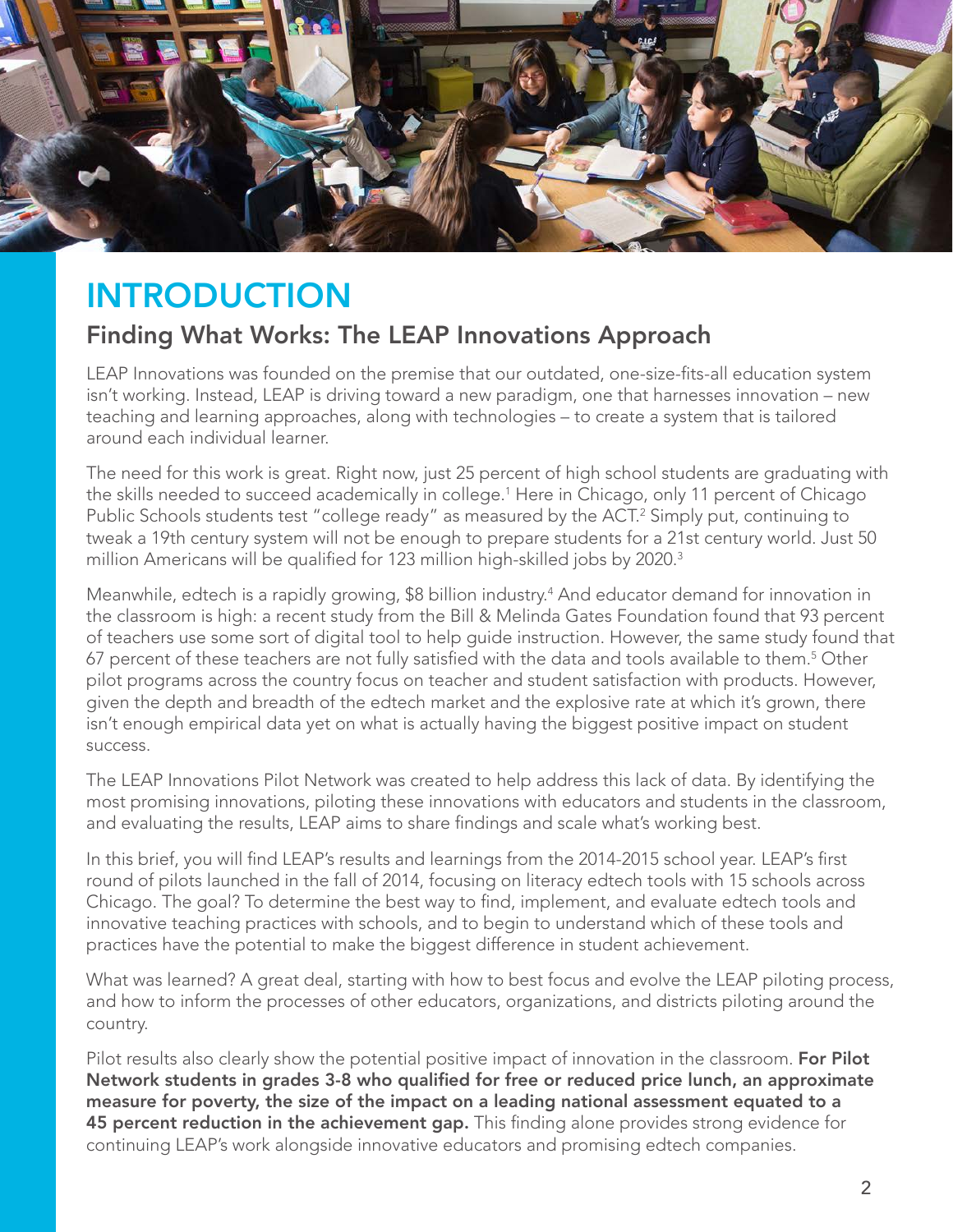# MAKING A MATCH

#### School and Company Selection

#### *Company Selection and Support*

In spring 2014, LEAP issued its first call to action for innovative tech solutions to address literacy challenges facing students in kindergarten through grade 8. Following widespread recruitment, LEAP received 29 total product applications from edtech companies around the country.

LEAP first reviewed applications internally, selecting for companies that clearly personalized the learning experience for students in literacy, as well as demonstrated a record of prior success. An external curation panel of learning scientists, educators, and other subject-matter experts was then assembled to further evaluate the applicants and decide which would be made available to schools for selection. Their criteria included the potential for student impact; company strength and stability; alignment to learning science and Common Core standards; augmentation of teacher capacity; and functionality around student feedback and motivation.

The curation panelists chose nine literacy edtech products to move forward and attend our product selection event, known as Match Day. At Match Day, school teams met with a subset of these selected companies that were best suited to their needs. Both schools and companies were prepped by LEAP for these meetings in advance, ensuring they were not generic sales pitches but rather in-depth demos tailored to school needs and targeted for educator concerns. Seven companies ultimately attended Match Day, and six were selected by schools for pilots.

#### *School Selection and Support*

For our 2014-2015 pilots, LEAP sought to recruit 15 K-8 Chicago schools ready to pilot literacy innovations. Fifty-four schools and one afterschool program ultimately applied, demonstrating great demand for edtech innovation and personalized learning. It is important to note the extraordinary leadership of these principals and teachers, willing to step out of the box and pursue new ways of teaching and learning to benefit their students. Applicants included traditional and gifted/selective Chicago Public Schools, charter schools, and private/Archdiocese schools.

From this pool of applicants, 16 schools were selected to participate. Applications were evaluated based on basic IT infrastructure requirements, school commitment, demonstrated readiness for innovation, and recommendations from district leadership. Fifteen schools ultimately participated in pilots, including five traditional Chicago Public Schools, eight charter schools, and two Archdiocese schools.

Prior to beginning their pilots, schools attended a workshop with LEAP to gain exposure to a working definition of personalized learning and to design implementation plans, including schedules and culture systems, for their year-long pilots. During the pilots, schools received on-site support from LEAP and assistance trouble-shooting product problems with their selected edtech company.



PILOT NETWORK STUDENT **DEMOGRAPHICS** 

2669 Total Students

40% **Black** 

> 56% Hispanic

2% White

96% Low Income

10% Diverse Learners

32% **ESL** 

*(includes all students who piloted)*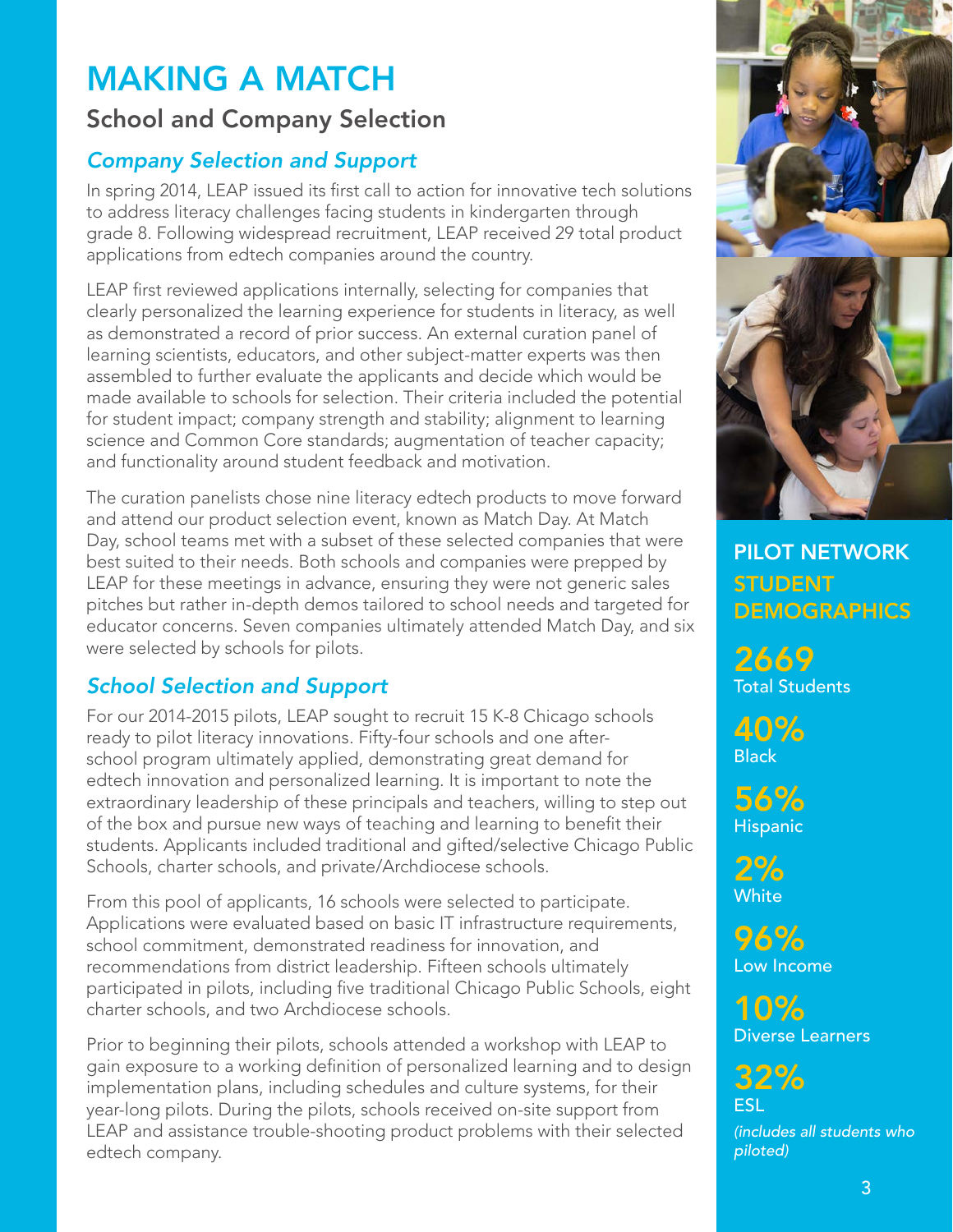

# FINDING WHAT WORKS

#### Our Evaluation

LEAP's primary aim in evaluating the pilots was to determine whether the use of edtech products had an impact on student learning. To do this, both a reliable measure of growth in student learning as well as a control group of similar students not engaged in the Pilot Network for comparison was needed.

LEAP used NWEA MAP in grades 3 – 8 and DIBELS in grades K – 2 as measures of literacy/reading comprehension for students. MAP and DIBELS assessments are used for accountability by Chicago Public Schools and almost all students are required to participate. For this reason, LEAP was able to use data from district-managed and charter Chicago Public Schools as the control group. Both of these assessments are usually administered three times a year. The analysis looked at student growth scores from spring 2014, the spring before the pilots started, to those from spring 2015, the spring the pilots ended.

LEAP used a method known as propensity score matching at the student level to create a control group as equivalent as possible to the Pilot Network students. LEAP then used a series of multilevel models to estimate the impact of participation in our program, the use of particular edtech tools, and the way tech tools were integrated into the classroom.<sup>6</sup> These models controlled for student characteristics such as gender, race, free/reduced price lunch status (an approximate measure of poverty), special education status, English language learner status, and prior test score.

This kind of statistical model is the best way to estimate program impacts in the absence of a completely randomized process for assigning schools, teachers, or students to the Pilot Network program. While randomization is the scientific ideal, the Pilot Network program is not solely a research endeavor. It is first and foremost designed to support teachers and principals who want to innovate in their schools as they develop and implement their own unique vision for their classrooms. It is not feasible to mandate this kind of thoughtful design work. However, one of LEAP's goals for the future is to identify the most promising approaches developed by teachers and principals through the Pilot Network, codify these, and then work with more schools to implement these codified models in a randomized control approach.

For this first round of pilots, we were able to estimate effects for grades 3-8 using NWEA MAP. We were not able to find results for grades K-2 using DIBELS. The results found in this brief include data from 12 of the 15 schools in grades 3-8 only and four of the six products. One of the piloted products is designed only for early childhood grades and therefore their data and that of their piloting school is not included here. The other two schools not included were the Archdiocese schools. The Archdiocese does not require that their students take NWEA, which limited LEAP's ability to evaluate student impact in the context of the other pilots, or in the context of a control group. This also required LEAP to eliminate the product they chose to pilot from the findings as well, as they were the only schools that selected that particular product to pilot. 4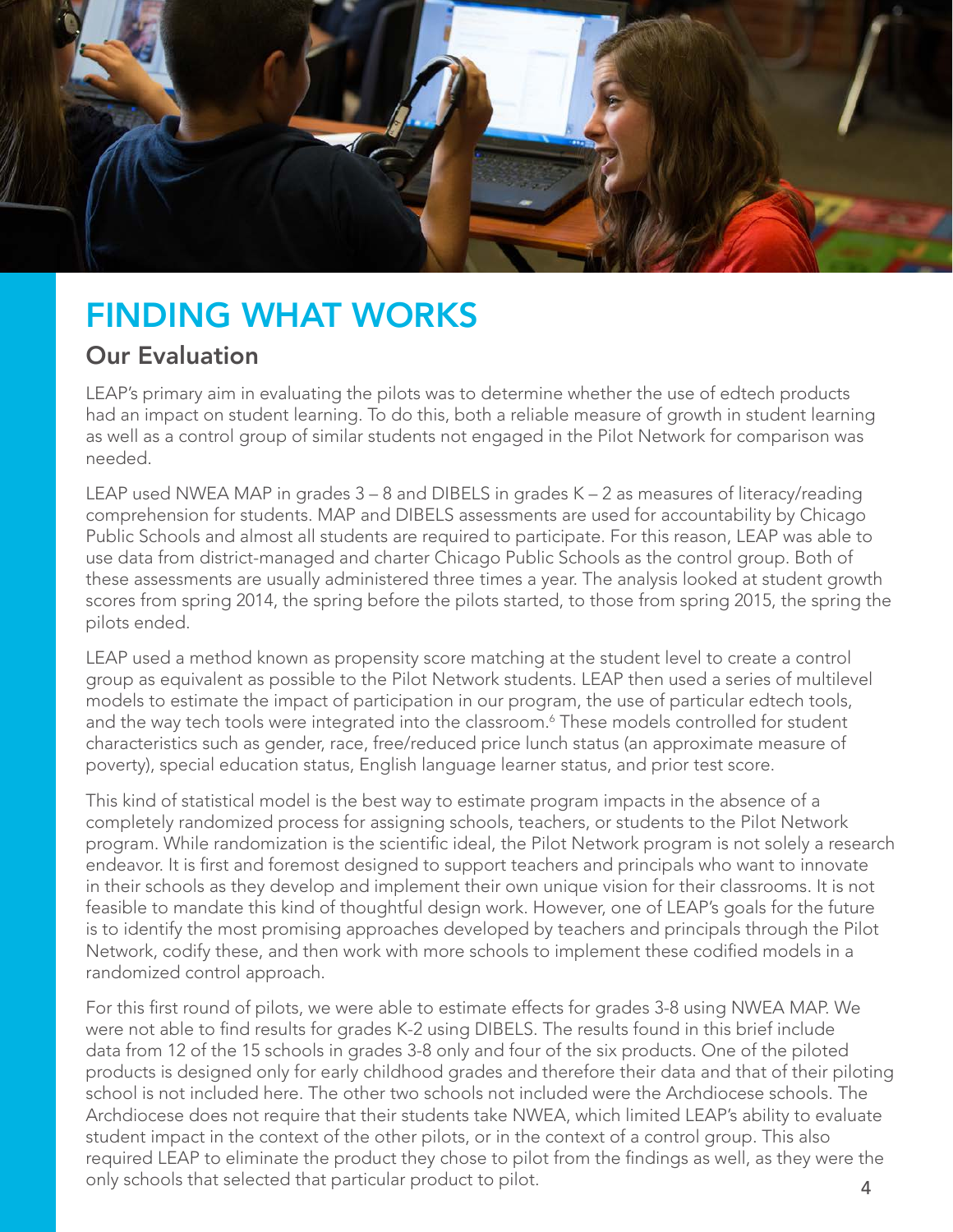# ADVANCING POTENTIAL

### Our Results

For this first round of pilots, the total number of students included in the analysis was 1,613. Analysis showed promising, statistically significant impact. Overall, for grades 3-8, participation in the Pilot Network resulted in a gain of 1.07 additional test-score points above what the control group achieved on NWEA. This is equivalent to closing the achievement gap on NWEA for low-income students by approximately 45 percent, nearly closing the gap for Black students, and more than closing the gap for Hispanic students. As an initial indication of what personalized learning and edtech in the hands of forward-thinking educators can achieve, this result is incredibly encouraging.

As part of LEAP's focus on teaching practice in addition to product impact, data was gathered on the different edtech integration methods used by teachers in the pilot classroom, and their effect on NWEA results. Three types of models were identified: station or center rotation, whole class 1:1 instruction, and supplementary 1:1 instruction.

Results indicated that whole class 1:1 instruction and supplementary 1:1 instruction were the most effective, producing greater gains in achievement than the station rotation model. This is especially interesting as rotation models are rapidly gaining momentum as a popular solution for integrating technology into classrooms. It's important to note that LEAP's classification of models is based on self-report and observations, and that the number of classrooms using models other than station rotation are small. Additionally, the supplementary class 1:1 model comes with built-in extra instructional time, and one can't distinguish the impact of technology from the impact of time.

Students in the Pilot Network gained an additional 1.07 test-score points above what the control group gained.

This is equivalent to closing the achievement gap by:

45% for Low-Income Students

78% for Black Students

129% for Hispanic Students



## Methods by Classroom

## Edtech Integration Methods

**Station or center rotation** within the classroom involves small groups of students moving between different learning experiences within the classroom. Typically, one of the stations is used to allow independent student use of an edtech tool. Often, one of the other centers or rotations is designated for small-group instruction with the teacher or another adult. This was by far the most popular model.

Whole-class 1:1 instruction denotes teacher-led, whole-class instruction where each student has a device (1:1 ratio of students to devices). Typically, all students are working on the edtech tool at the same time with the teacher guiding instruction.

**Supplementary 1:1 instruction** occurs when additional time outside of core instruction is set aside to allow students independent time using edtech tools. In some cases, this extra time is framed as time for students to catch up with school work or as time for teachers to work with individual students. In other cases, this model is framed as time for students to decide how to use.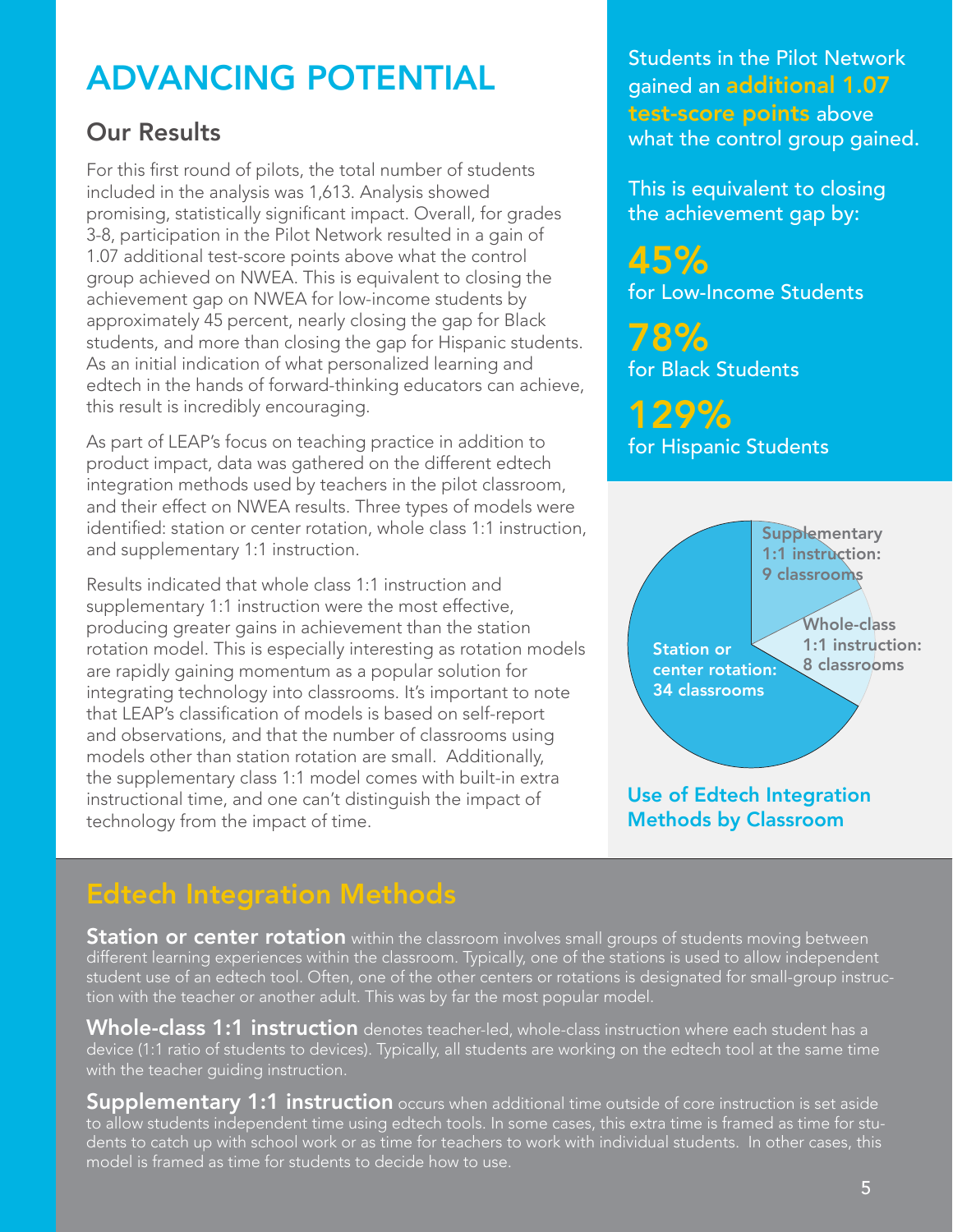

## Promising Solutions

While the overall number of students participating in pilots was large, the number of students piloting each individual product was for the most part small. For the reasons noted above, this brief only includes data for four out of the six piloted products. Of those four products, one product's sample size was too small to show significant results, and another product's pilot was affected by significant implementation challenges throughout the academic year, including teacher turnover. However, LEAP did find that two products showed statistically significant impact on student learning: Lexia Reading Core5® and ThinkCERCA™.

Lexia Reading Core5<sup>®</sup> is an adaptive literacy tool that provides students with personalized learning paths through six key areas, including comprehension, phonics, and vocabulary. Lexia was piloted in 63 classrooms in grades K-5. In grades 3-5 (data used in the analysis), Lexia was piloted by 1,038 students. The use of Lexia resulted in a 1.42 point increase in NWEA reading scores. This translates to closing the achievement gap by more than half for low-income students, completely closing the gap for Black students, and more than closing the gap for Hispanic students.

ThinkCERCA<sup>™</sup> is a critical thinking and literacy framework rooted in an online platform, designed to help students form critical thinking skills – fairly unique as an edtech tool. It was piloted by two classrooms in one school with a total of 48 students, and it was the only product we piloted at the 7th and 8th grade levels. Our results showed a statistically significant, very large impact of a 6.29 point gain for those students. This is equivalent to almost an extra year's worth of growth, or closing the gap for low-income students three to four times over.

## Lexia Reading Core5®

Students using Lexia CORE5 gained an additional 1.42 test-score points above what the control group gained.

This is equivalent to closing the achievement gap by:

60% for Low-Income Students

103% for Black Students

169% for Hispanic Students

## ThinkCERCA™

Students using ThinkCERCA™ gained an additional 6.29 test-score points above what the control group gained.

This is equivalent to closing the achievement gap by:

264% for Low-Income Students

456% for Black Students

749% for Hispanic Students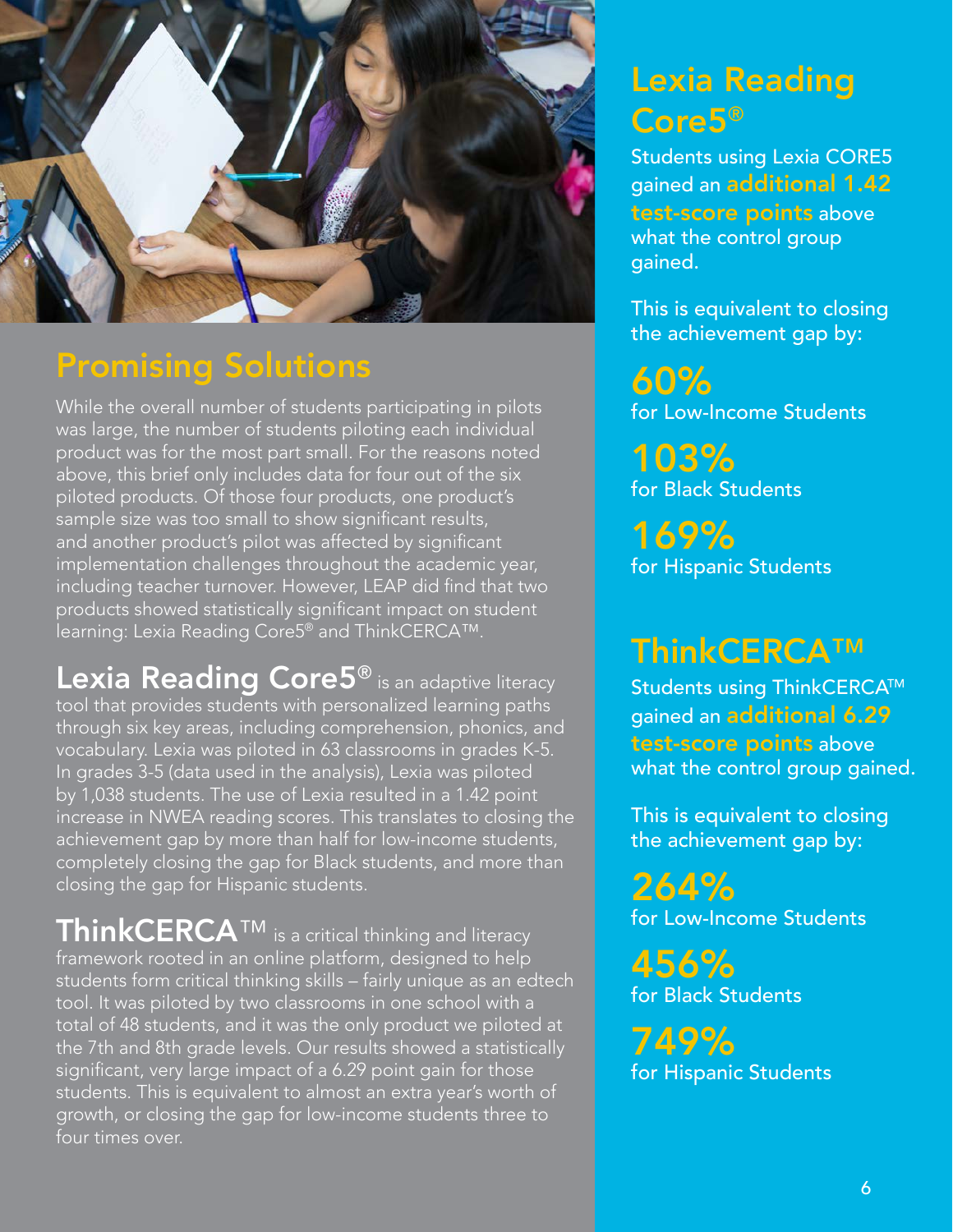

# NEXT STEPS

#### What We've Learned

Findings from this first year of piloting clearly show the great possibilities for personalized learning and education technology. There is demonstrable demand among educators in Chicago for innovation, and there is emerging evidence that adaptive edtech tools in the hands of dedicated educators and new edtech integration methods can make a real impact on student achievement. LEAP has also gained valuable knowledge around best practices and key challenges not only for future pilots, but for research on the education innovation space at large.

#### LEAP's five key takeaways:

#### *1. Buy-in is crucial for pilot success.*

For a pilot to be successful, everyone involved – teachers and principals – must have a real stake in its success. At LEAP's Match Day, where school teams and companies meet for the first time to inform product selection, all team members were present – not just school leaders – and decision-making as a team was strongly encouraged. Teams expressed that Match Day was valuable not just as a selection vehicle, but also as a time to come together as a team, outside of the school building, to discuss their vision for innovation at their schools.

#### 2. Teaching and learning practices must come first.

LEAP's approach to piloting has always been rooted in identifying the most pressing instructional needs at participating schools and working to find the most promising tools to meet these needs. Following this first round of pilots, LEAP identified the most critical factor in a pilot's success as the teaching and learning practices that shape it. As such, LEAP has sharpened its focus on working with schools to build pedagogical approaches to better personalize the learning experience for students and help educators use technology as a tool. The edtech tool selected for piloting should work in support of these redesigned approaches.

For LEAP's second round of pilots (2015-2016), schools have had significantly more support, both before and during pilots, in creating learning experiences for students that are learner focused, learner paced, and learner led – the core tenets of LEAP's approach to personalized learning. To better support educators, LEAP has codified this approach into a framework, which defines personalized learning's key components and strategies. LEAP has also developed surveys to measure the use of personalized learning in the classroom. These surveys are being taken by teachers and students across the country for the first time this year.

#### *3. The pilot process must be carefully designed.*

Bringing in a new edtech tool, along with new instructional strategies, can be complicated. Both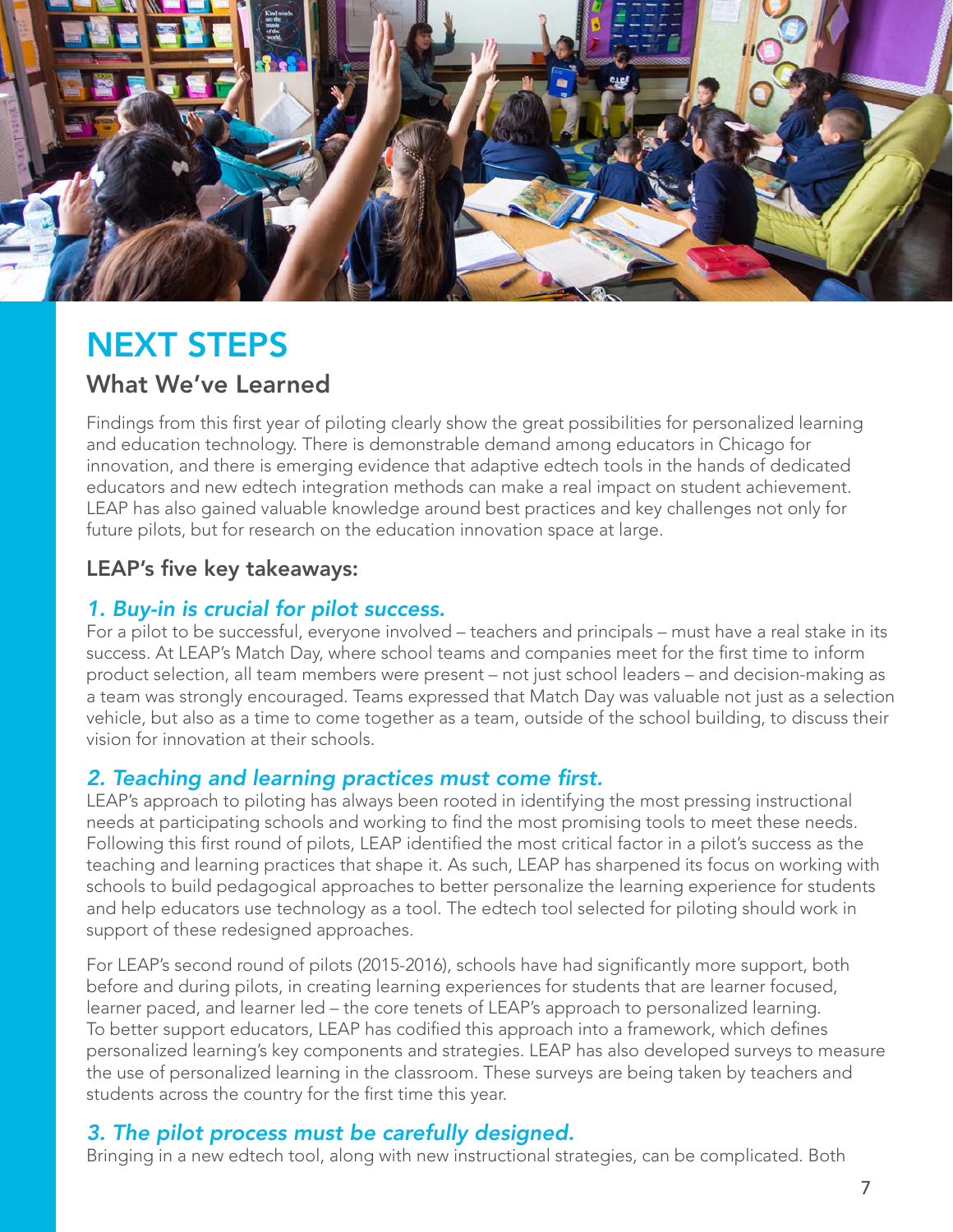schools and companies require significant support to ensure that pilots can be implemented smoothly and with fidelity. To this end, LEAP expanded the onboarding process for the second round of pilots (2015-2016). This included a semester-long professional development series for school teams that took place prior to the start of their pilots.

Additionally, while pilots began in the early fall, most weren't operating consistently or efficiently for six to eight weeks. For many pilot programs around the country, six to eight weeks is the entire length of the pilot – some are even shorter. With this knowledge, LEAP confirmed its hypothesis that, to have data meaningful enough to assess impact on student achievement, pilots must continue throughout the academic year.

#### *4. Edtech companies need research support.*

One of LEAP's earliest findings was that the majority of companies did not have reliable, researchbased recommendations on how much students should use their product or how they should progress through the product. Many of the products we piloted are rooted in learning science, so their approaches and content are sound. However, without credible outcomes research, it is difficult to establish usage and product implementation recommendations. Likewise, it is difficult to conduct classroom-based research without these recommendations. These conversations highlighted the need for further research on product implementation and learning outcomes.

#### *5. The data extracted from edtech products is critical.*

For some of the companies that were chosen for pilots, data wasn't always presented or delivered in a way that was useful for teachers to incorporate it as needed in instruction. Additionally, the ability to extract data is a pain point. During the curation process, LEAP found that many of the less-mature companies didn't have the capacity to export data on a regular basis, or that their platform wasn't designed to capture the nuanced data needed for research. Moving forward, establishing standards around what data teachers need to most effectively utilize products and what data is needed to evaluate them will be key.



The promise of personalized learning enabled by technology to transform education is great. But first, the tools and strategies that will be most effective in getting there must be identified. Pilot programs are certainly a promising way to do this – 100 percent of the educators LEAP worked with would recommend the LEAP Pilot Network to other educators, and 86 percent of LEAP school teams adopted the product they piloted.

These results are just a small indication of what's possible. By continuing to expand work here in Chicago and nationally, LEAP has the opportunity to provide insights on innovations that work, bring them to scale, and help all students accelerate their learning potential.

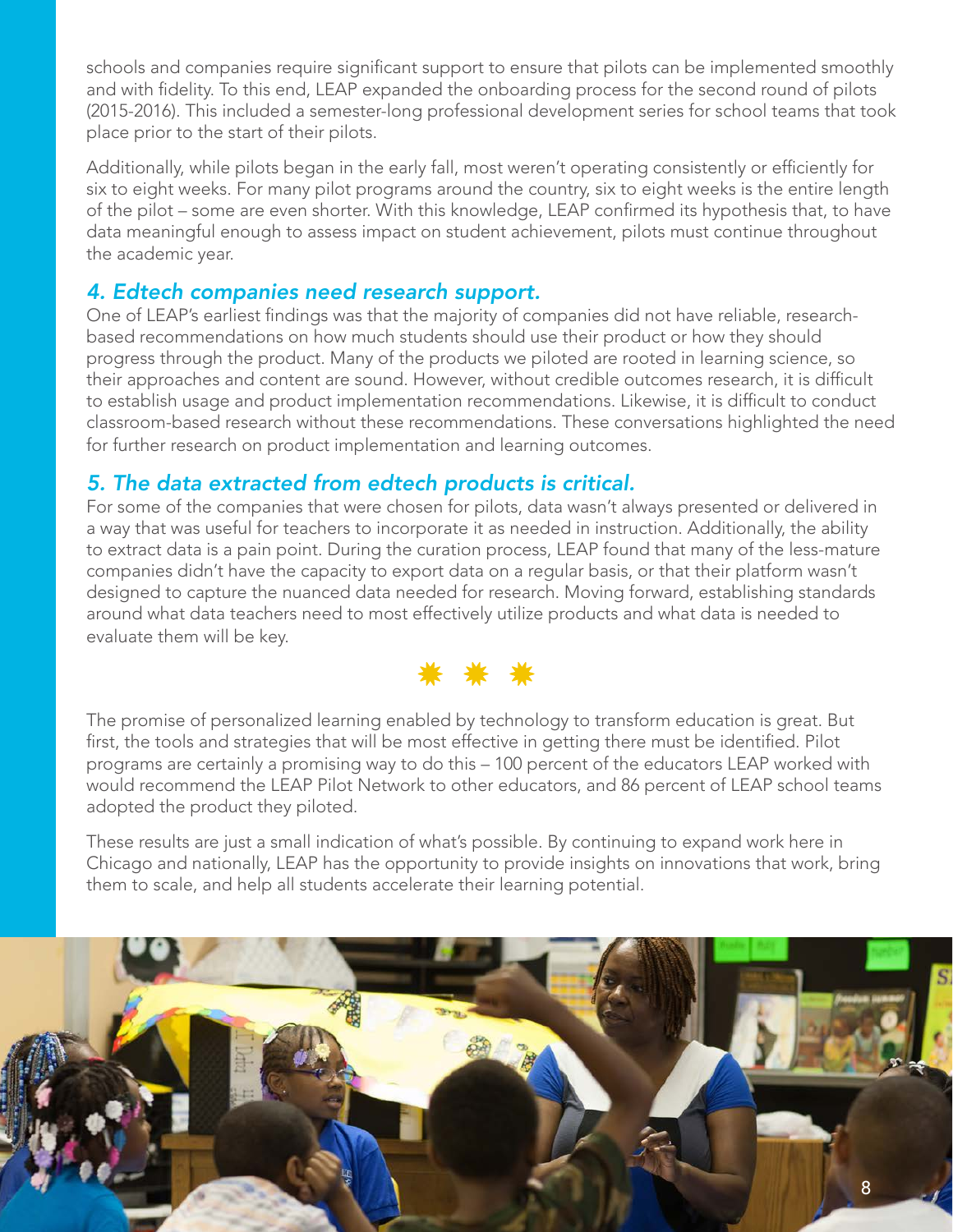## **REFERENCES**

<sup>1</sup> Bill & Melinda Gates Foundation; available online at http://www. gatesfoundation.org/What-We-Do/US-Program/K-12-Education; last accessed February 2016

<sup>2</sup> Chicago Public Schools; available online at http://cps.edu/ News/Press\_releases/Pages/PR2\_8\_20\_2014.aspx; last accessed February 2016

<sup>3</sup> U.S. Chamber of Commerce Foundation, "Building a Globally Competitive Workforce," 2012; available online at https://www. uschamberfoundation.org/sites/default/files/article/foundation/ BHQ-Spring12-Issue3-SpellingsBuildingaGloballyCompetitiveWork force.pdf; last accessed February 2016

<sup>4</sup> The Atlantic, "The Ever-Growing Ed-Tech Market," 2015; available online at http://www.theatlantic.com/education/ archive/2015/11/quantifying-classroom-tech-market/414244/; last accessed February 2016

<sup>5</sup> Bill & Melinda Gates Foundation, "Teachers Know Best," 2015; available online at http://k12education.gatesfoundation.org/wpcontent/uploads/2015/06/Teachers-Know-Best\_Infographic.pdf; last accessed February 2016

<sup>6</sup> The multi-level models used by LEAP: Level 1: (Post\_Test)<sub>ii</sub> =  $\beta_{0i}$ + β<sub>1j</sub>(Prior\_Test)<sub>ij</sub> + β<sub>2j</sub>(Prior\_Test<sup>2</sup>)<sub>ij</sub> + β<sub>3j</sub>(Gender)<sub>ij</sub> + β<sub>4j</sub>(Race: Asian)  $i_j + \beta_{5j}(Race: Black)_{ij} + \beta_{6j}(Race: Hispanic)_{ij} + \beta_{7j}(Speciai Educ)_{ij} +$  $\beta_{\text{gj}}(\textsf{ESL})_{\textsf{i}\textsf{j}}$  +  $\beta_{\textsf{gj}}(\textsf{F/R}$  Lunch $)_{\textsf{i}\textsf{j}}$  +  $\beta_{\textsf{10j}}(\textsf{Grade})_{\textsf{i}\textsf{j}}$  +  $\beta_{\textsf{11j}}(\textsf{Product/Model})_{\textsf{i}\textsf{j}}$  +  $\textsf{e}_{\textsf{i}\textsf{j}}$ (for student i and school j); Level 2:  $\beta_{\scriptscriptstyle 0j}$  = γ $_{\scriptscriptstyle 00}$  + μ $_{\scriptscriptstyle 0j}$